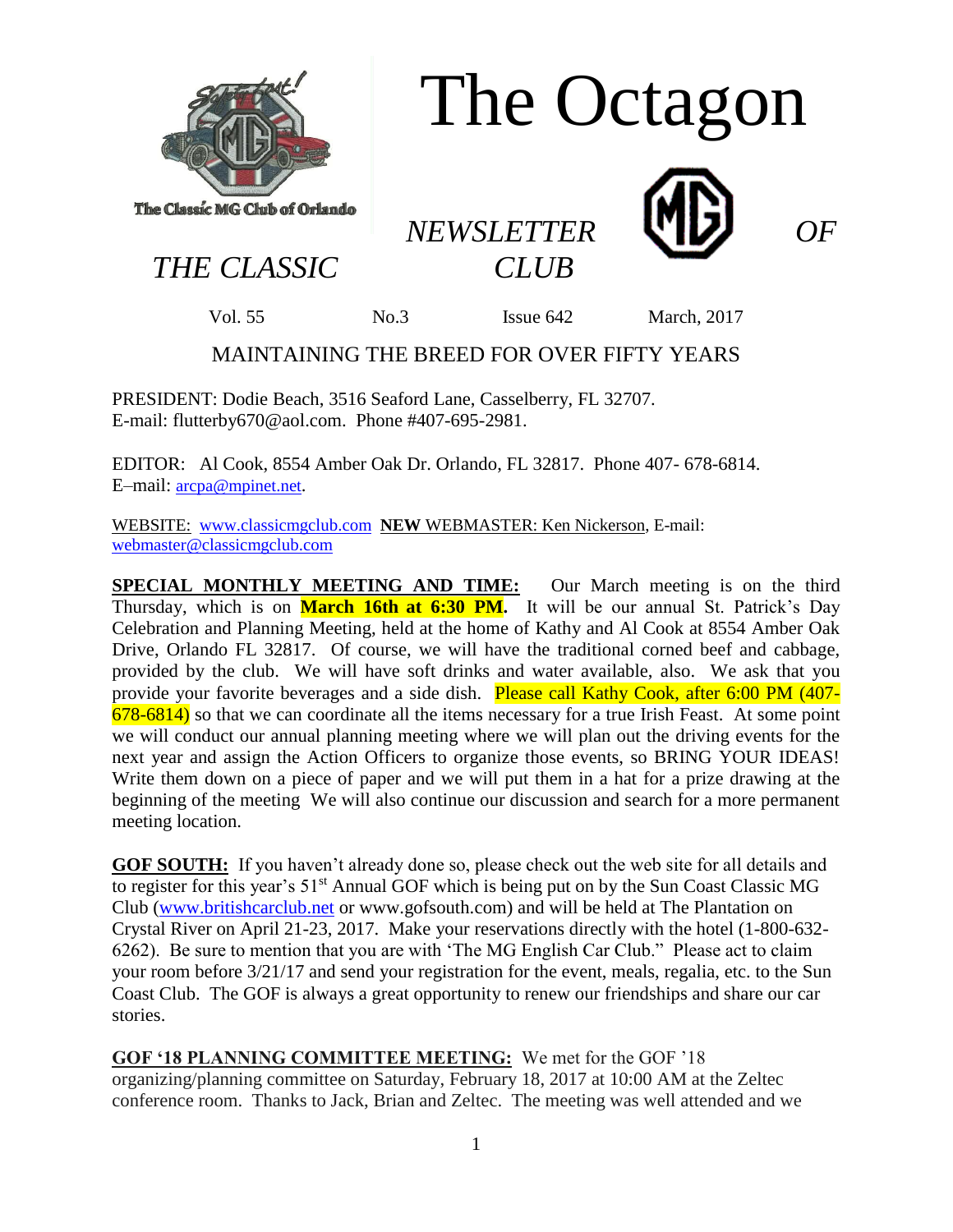made good progress on organizing the event. Attendees sent Lonnie their thoughts on a theme for the Gathering. We will go with "**MGs and Friends Forever**." We celebrated our good work with good food and drink at the nearby Miller's Ale House.

Stay tuned for the results of our Planning Session, to be held in conjunction with our St. Patrick's Day meeting on the  $16<sup>th</sup>!$ 

**RECAP OF FEBRUARY'S DRIVING TOUR:** On February 25<sup>th</sup> we met at Gilbert Park in Mount Dora with a group of MG fans from up Virginia area who had arrived in Florida by way of the Auto train. What could be better than great weather, a picnic, and a get together of British car enthusiasts! As I understand it, they had been touring throughout Florida and were on their way back soon after our event. John and Sharon Spadaro secured the use of the park and arranged for a picnic where 'the locals' could meet, trade stories, and have a lovely time in downtown Mt. Dora. The weather was absolutely perfect and we had folks attending from all over Central Florida. Good friend Saul Klein (as usual) took lots of photos and posted many of them on his clubs website. Look at [www.mgcarclubflorida.org](http://www.mgcarclubflorida.org/) for photos on 2/25/17. The folks visiting were from the Chesapeake 'MG-T' Club. There is an excellent, and more detailed writeup by John/Sharon Spadaro which is being sent along with this newsletter and which will be posted on our web site. Please read about this event in more detail.

## **FUTURE EVENTS:**

The first event in this month's calendar (which is coming up soon), is our local British Car Breakfast Club's "Spring Fling Taco Party" which is being offered in lieu of the Holiday Party that we missed this year. It is on Saturday, March  $11<sup>th</sup>$  from 12:00, Noon, until 4:00 PM in Deland and will be catered by Tijuana Flats. Please call Dodie Beach at 407-695-2981 to RSVP (and to get directions to the event – and the secret password).

Southeast MG T Register's Fall GoF "Mayhem in the Mountains", Hiawassee, GA, Sept. 21-24, 2017. As of late Feb, there were only twenty rooms left. Book now. More info at [http://www.semgtr.org/mayhem-in-the-mountains1.html.](http://www.semgtr.org/mayhem-in-the-mountains1.html)

The 5th Annual Festival of Speed is Sunday March 26th at the Mission Inn Resort & Golf Club benefiting the Tom & Kim Ruggie Family Foundation. All cars are welcome and 100% of the car registration fee will go direct to the Tom & Kim Ruggie Family Foundation. The car owner can make the registration fee as little or as much as they like. Info: <http://www.festivalsofspeed.com/>

We are once again helping our British Brothers and Sisters, for the All British Car Show, by handling the registration both before and on-site and the parking of cars on the day of the show at their annual Meade Gardens show on April 1, 2017. Please register in advance at [www.allbritishcarclub.com](http://www.allbritishcarclub.com/) and sign up to help on the day of the show.

## WELCOME NEW MEMBERS

Tom and Nancy Allen live in Winter Garden. Tom is a long time Brit Car enthusiast and mechanic. His first MG was a 1970 MGB-GT. He currently has a British Racing Green 1967 Jaguar E-Type. He is putting his years of knowledge to good use ... working with Will Bowden and focused on finishing Will's gray TF.